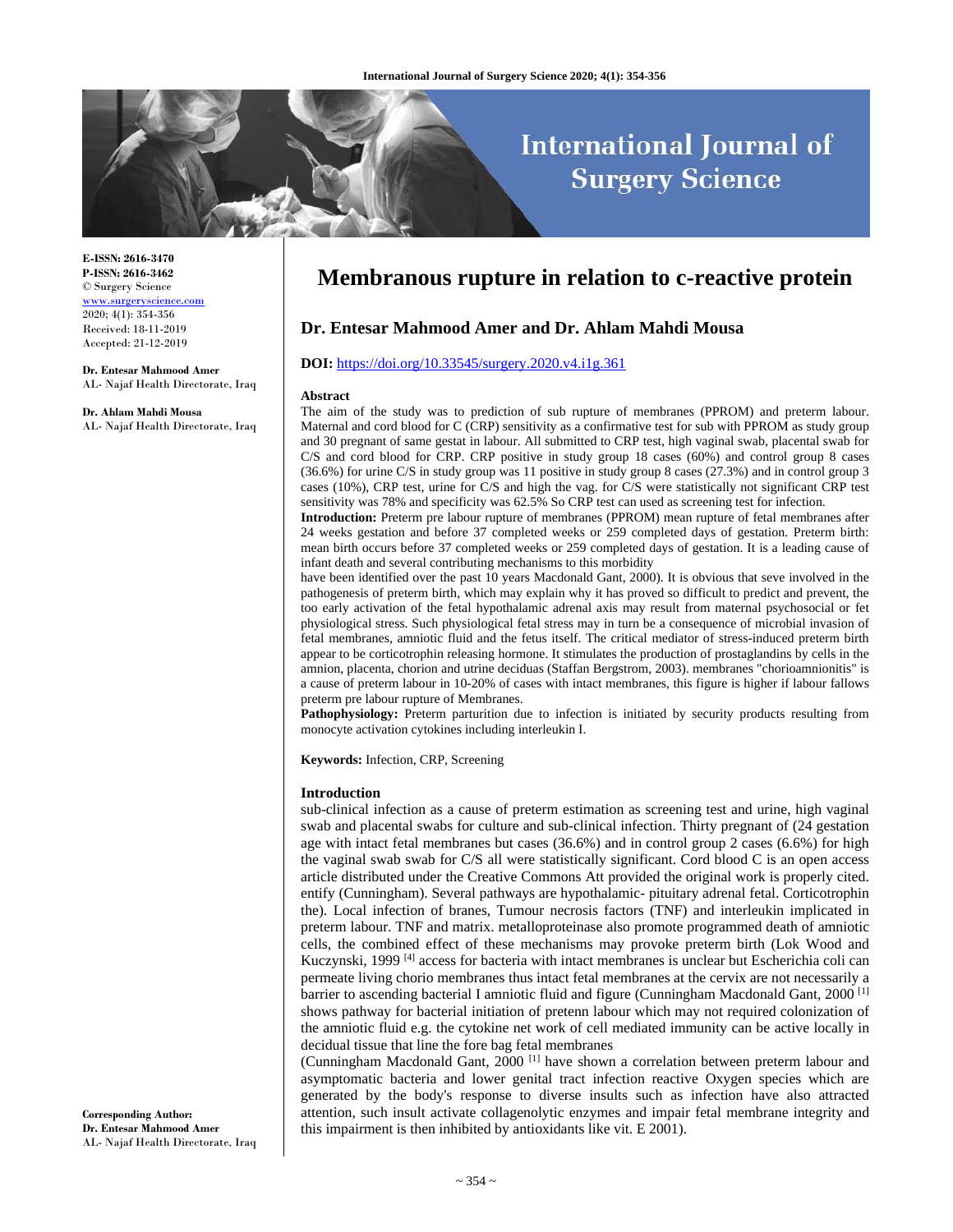#### **Other Causes of PPROM**

- 1. Placental abruption.
- 2. Dynamic uterine dysfunction, uterine a tony or uterine inertia. preterm- pre labour C-reactive protein 24-37) weeks gestation ion CRP and placental swab Attribution License, which permits interleukin-6 are such secretory products 1999). The rout of chorio-amniotic invasion of the 2000) activated 2000). A number of studies infection species e and vit. C. (Woods *et al*.,)
- Anemia. Recent evidence indicates that signs of inflammation or infection are prevalent in women with anemia. Ther is increased CRP concentration in more than 50% of anemic women means anemia is a sign of maternal morbidity indicating inflammation or infection of unknown origin (Svigo *et al*., 1999) [10]. Recent literature shows that detection and estimation of surrogate marker such as CRP (C-reactive protein) cytokines and fetal fiberonection help in diagnosing intramniotic infection and in predicting and diagnosing early onset neonatal infections (Lu *et al*., 2000) [5].

# **Diagnosis of PPROM**

- 1. History: Women feeling agush of fluid vaginally.
- 2. A sterile speculum examination to confirm the diagnosis if no liquor is apparent.
- 3. Reduce fetal movement
- 4. Ultra-sound should not used as primary means of diagnosis of

#### **PPROM**

Laboratory Test for Diagnosis of PPROM:

- 1. Notarize test for vaginal PH.
- 2. Fern test: result from drying out of salts containing amniotic fluid.
- 3. Intra amniotic fluorescein and amnioscopy invasive method, and may enhance the infection.
- 4. Fetal fibronectin it confirm the rupture membranes and predicted for preterm labour. But it increase perinatal infection (Svigo, 1999) [10].

#### **Complication of PPROM**

- 1. Maternal complication:
- a. Chorioamnionitis.
- b. Endomyometritis.
- c. Abruptio placentae.
- d. Psycho-social sequalae particularly maternal hospitalization,
- e. Induction of labour may lead to prolonged latent stage 16- 20 hours which increased the likelihood of operative delivery (Svigo, 1999)<sup>[10]</sup>.
- 2. Fetal complication:
- a. Fetal pulmonary hypoplasia,
- b. Skeletal deformities "talipes".
- c. Amniotic adhesion and bands of fibrous tissue between the fetus and amnion which may cause auto-amputation,
- d. Cord compression or prolaps, e- Fetal infection and neonatal sepsis.
- e. Fetal intrapartum hypoxia and birth trauma associated with preterm labour involving the very low birth weight infant, whether birth is by the vaginal or abdominal rout with contribute to the perinatal risk (Svigo, 1999)<sup>[10]</sup>.

**C-Reactive Protein "CRP":** The CRP is a plasma protein molecule consisting of a pentameter of non-glycosylated

polypeptide sub-unit that is produced by hepatocytes. This plasma protein normally is found in plasma of healthy persons in trace amounts "< 1 mg/dl" within hours of an acute injury as well as the onset of most types of inflammation or infection, the rate of production of CRP increases markedly with up to 3,000 fold increases in plasma concentration. For this reason,

CRP is considered an "acut phase" protein, the plasma level of CRP rapidly decreases toward the normal range (Narinder, 1997) [7], and CRP increased and decreased more quickly than the red sedimentation rate (ESR), and the value of the CRP in the potentially infected patient exceeds Leukocyte indices. CRP production is stimulated by inter leukin 6 (IL-6), therefore IL- 6 is an early and sensitive marker of infection or inflammation, so that the IL-6 should rise before CRP level rise. Median CRP values during pregnany are higher than values for non pregnant individuals. These values are elevated further in labour. In woman not in labour 95% of values were 1.5 mg/dl or less and gestational age didn't affect serum level. In true infection the test for CRP become positive after 12 hours, so estimation of CRP at presentation may not be much value in prediction. So serial determination may be required and have better predictive value than single estimation (Staffan Bergstrom, 2003) [9]. Mild CRP elevation "within normal, non acute-phase rang" is emerging as a valuable marker of cardiovascular risk (Jam Coli, 2003) [3].

**Method of GRP Test:** C-reactive protein test "slide agglutination method". In this test using latex reagent which is a polystyrene latex particles of uniform size coated with the IgG fraction of an anti-human CRP specific serum. Visual observation of Ag-Ab reaction "CRP-IgG anti CRP" if reaction takes place due to presence of CRP in the serum a clear agglutination become evident. A clear agglutination will appear if the serum contains more than 6 mg/L of CRP and if no agglutination mean serum contains less than 6 mg/L of CRP which is normal range.

#### **Reagents**

- a. Latex reagent: Suspension of polystyrene latex particles coated with IgG anti-CRP in a buffer.
- b. Positive control: Diluted human serum containing more than 10 mg/L of CRP ready to use.
- c. Negative control: Diluted human serum containing less than 1 mg/L of CRP. All latex reagent positive, control, and negative contain <0.1% Sodium azid. C-reactive protein assay by using Laser nephelometry measurement of serum CRP concentrations by rate nephelometry using a Beckman Array system protein analyzer, "which is not available here" A double antibody sandwich enzyme immunoassay for C.R.P. which is high sensitivity CRP test (Saunders, 2003) [8]. Aim of the Study: To evaluation C-reactive protein as a predictor of sub-clinical infection in preterm-prelabour rupture of fetal membranes and in preterm labour with intact fetal membranes.

Patient and Methods: Present study was carried out in Maternity and Childhood Teaching Hospital in Najaf, from June to October during a year 2003. Selection of Patient: The study consist of 30 cases selected with PPROM beyond 24 weeks of gestation up to 37 incomplete weeks of gestation, "case group". A second group "control group", 30 cases without rupture of fetal membranes but in labour, with same gestational age. Both groups were subjected to various investigation "urine and high vaginal swab for culture and sensitivity and placental swab for culture and sensitivity" as a confirmative tests for sub-clinical